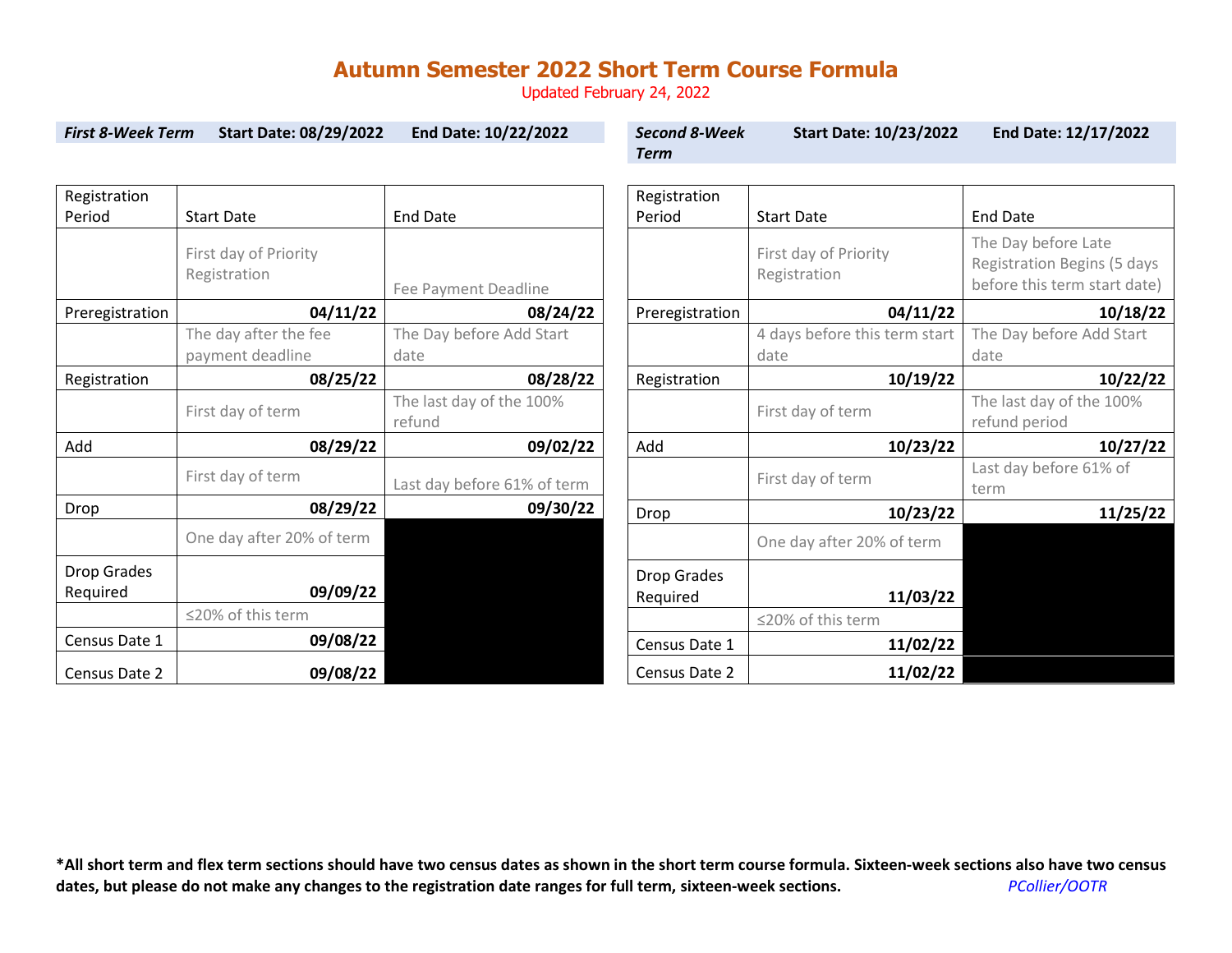Updated February 24, 2022

| <b>First 5-Week Term</b><br><b>Start Date: 8/29/2022</b> |                                           | End Date: 10/2/2022                       | <b>Second 5-Week</b><br><b>Term</b> | <b>Start Date: 10/3/2022</b>          | End Date: 11/6/2022                                                                       |  |
|----------------------------------------------------------|-------------------------------------------|-------------------------------------------|-------------------------------------|---------------------------------------|-------------------------------------------------------------------------------------------|--|
|                                                          |                                           |                                           |                                     |                                       |                                                                                           |  |
| Registration<br>Period                                   | <b>Start Date</b>                         | <b>End Date</b>                           | Registration<br>Period              | <b>Start Date</b>                     | <b>End Date</b>                                                                           |  |
|                                                          | First day of Priority<br>Registration     | Fee Payment Deadline                      |                                     | First day of Priority<br>Registration | The Day before Late<br><b>Registration Begins (5 days</b><br>before this term start date) |  |
| Preregistration                                          | 04/11/22                                  | 08/24/22                                  | Preregistration                     | 04/11/22                              | 09/28/22                                                                                  |  |
|                                                          | The day after the fee<br>payment deadline | The Day before Add Start<br>date          |                                     | 4 days before this term<br>start date | The Day before Add Start<br>date                                                          |  |
| Registration                                             | 08/25/22                                  | 08/28/22                                  | Registration                        | 09/29/22                              | 10/02/22                                                                                  |  |
|                                                          | First day of term                         | The last day of the 100%<br>refund period |                                     | First day of term                     | The last day of the 100%<br>refund period                                                 |  |
| Add                                                      | 08/29/22<br>08/31/22<br>Add               |                                           | 10/03/22                            | 10/05/22                              |                                                                                           |  |
|                                                          | First day of term                         | Last day before 61% of term               |                                     | First day of term                     | Last day before 61% of term                                                               |  |
| Drop                                                     | 08/29/22                                  | 09/18/22                                  | Drop                                | 10/03/22                              | 10/23/22                                                                                  |  |
|                                                          | One day after 20% of term                 |                                           |                                     | One day after 20% of term             |                                                                                           |  |
| Drop Grades<br>Required                                  | 09/05/22                                  |                                           | Drop Grades<br>Required             | 10/10/22                              |                                                                                           |  |
|                                                          | ≤20% of this term                         |                                           |                                     | ≤20% of this term                     |                                                                                           |  |
| Census Date 1                                            | 09/04/22                                  |                                           | Census Date 1                       | 10/09/22                              |                                                                                           |  |
| Census Date 2                                            | 09/04/22                                  |                                           | Census Date 2                       | 10/09/22                              |                                                                                           |  |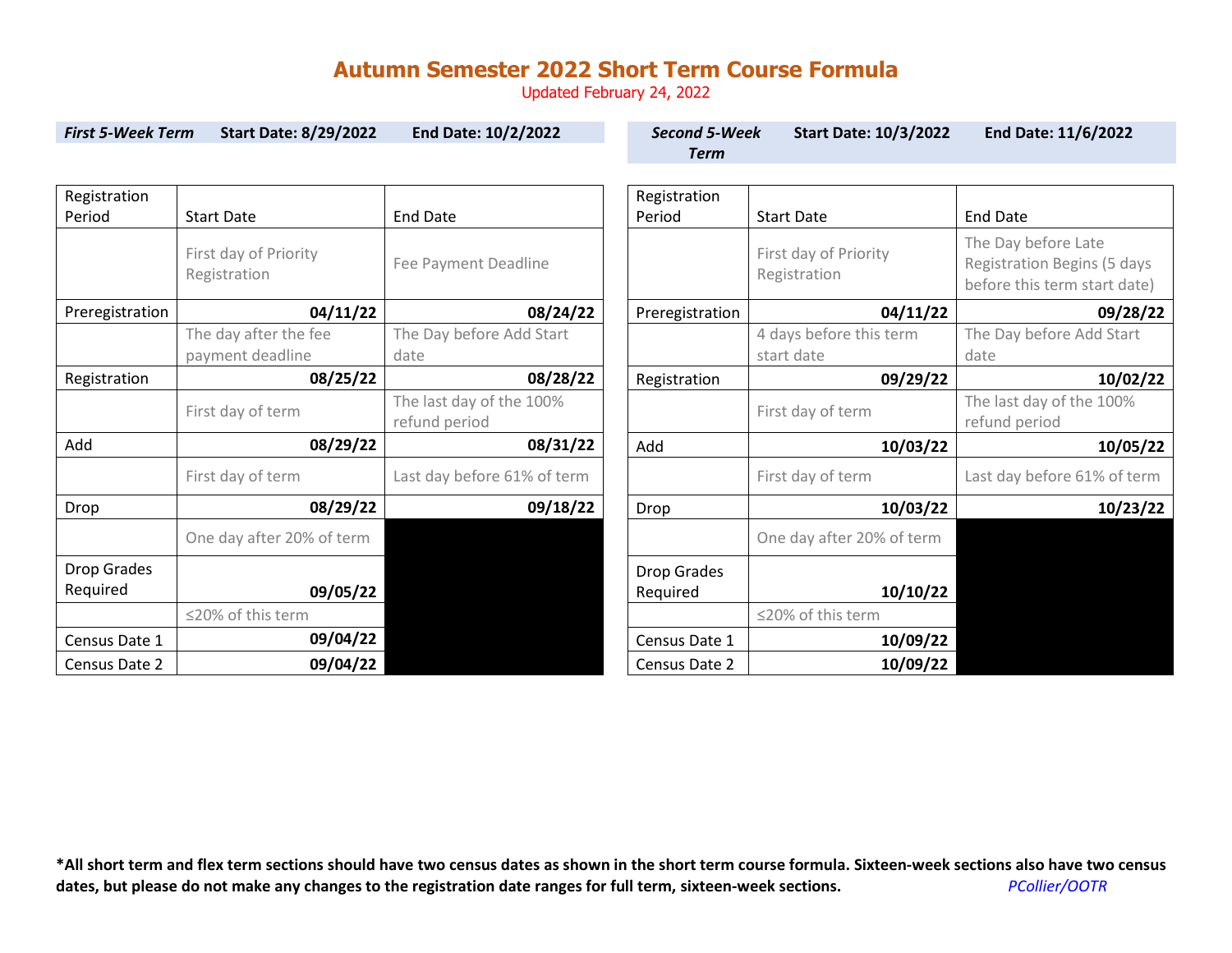Updated February 24, 2022

| <b>Third 5-Week Term</b>       | <b>Start Date: 11/7/2022</b>            | End Date: 12/11/2022                                                                      | <b>B-Term</b><br>(5 week Delayed Start -<br><b>Flex Term)</b> | <b>Start Date: 10/3/2022</b>          | End Date: 12/17/2022                                                                         |
|--------------------------------|-----------------------------------------|-------------------------------------------------------------------------------------------|---------------------------------------------------------------|---------------------------------------|----------------------------------------------------------------------------------------------|
| Registration<br>Period         | <b>Start Date</b>                       | <b>End Date</b>                                                                           | Registration<br>Period                                        | <b>Start Date</b>                     | <b>End Date</b>                                                                              |
|                                | First day of Priority<br>Registration   | The Day before Late<br><b>Registration Begins (5 days</b><br>before this term start date) |                                                               | First day of Priority<br>Registration | The Day before Late<br><b>Registration Begins (5</b><br>days before this term start<br>date) |
| Preregistration                | 04/11/22<br>11/02/22<br>Preregistration |                                                                                           | 04/11/22                                                      | 09/28/22                              |                                                                                              |
|                                | 4 days before this term<br>start date   | The Day before Add Start<br>date                                                          |                                                               | 4 days before this term<br>start date | The Day before Add Start<br>date                                                             |
| Registration                   | 11/03/22                                | 11/06/22                                                                                  | Registration                                                  | 09/29/22                              | 10/02/22                                                                                     |
|                                | First day of term                       | The last day of the 100%<br>refund period                                                 |                                                               | First day of term                     | The last day of the 100%<br>refund period                                                    |
| Add                            | 11/07/22                                | 11/09/22                                                                                  | Add                                                           | 10/03/22                              | 10/09/22                                                                                     |
|                                | First day of term                       | Last day before 61% of term                                                               |                                                               | First day of term                     | Last day before 61% of<br>term                                                               |
| Drop                           | 11/07/22                                | 11/27/22                                                                                  | Drop                                                          | 10/03/22                              | 11/17/22                                                                                     |
|                                | One day after 20% of term               |                                                                                           |                                                               | One day after 20% of term             |                                                                                              |
| <b>Drop Grades</b><br>Required | 11/14/22                                |                                                                                           | Drop Grades<br>Required                                       | 10/18/22                              |                                                                                              |
|                                | ≤20% of this term                       |                                                                                           |                                                               | ≤20% of this term                     |                                                                                              |
| Census Date 1                  | 11/13/22                                |                                                                                           | Census Date 1                                                 | 10/17/22                              |                                                                                              |
| Census Date 2                  | 11/13/22                                |                                                                                           | Census Date 2                                                 | 10/17/22                              |                                                                                              |